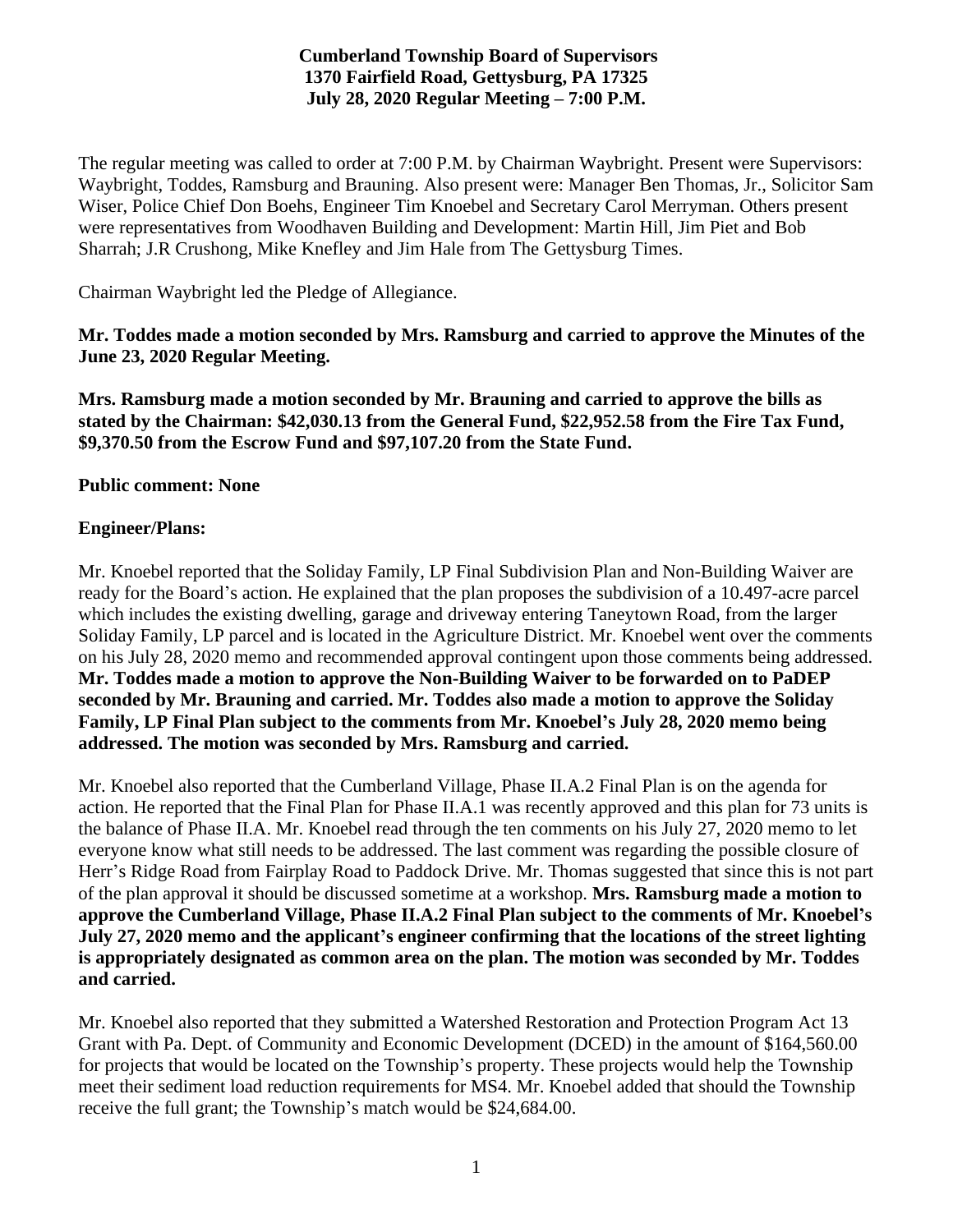Mr. Sharrah, on behalf of Adams County Housing Authority and Pa. Interfaith Community Programs (PICPI), addressed the Board regarding the Sunny Daze project located on Biglerville Road. He stated that one lot of the project was developed with a single-family detached dwelling and PICPI now would like to sell the other two lots. He added that PICPI holds the financial security for the entire project and when the other two lots are sold, PICPI would like to have the new buyer obtain a financial security instrument to secure applicable improvements on the two lots. He adds that the stormwater management facility and landscaping buffer for the first lot was not completed and they wish to complete that and have their financial security released as soon as possible. Solicitor Wiser stated that the Township would hold PICPI's existing financial security until the new buyer has a plan approved and new financial security in place with the Township. Solicitor Wiser laid out a road map of the process and the first step will be approval of a modified plan for the stormwater management facilities on the developed lot and the Board may see that at their August meeting.

**Police Report:** Police Chief Don Boehs presented a written and oral report of police activities for the month of June, 2020 including: 332 complaints, 79 traffic stops, 47 combined arrests, 6 traffic accidents, 3 targeted enforcements, 11,402 patrol miles and 35 walk-in complaints. He added that they assisted other agencies nine times and they were assisted three times. There were two assists to Pa. State Police.

## **Active Business:**

Mr. Thomas reported that he contacted the Adams County Transportation Improvement Plan Committee in regards to including the Herr's Ridge Road and Route 30 intersection on the Transportation Improvement Plan (TIP) and he has a response from Andrew Merkle that he shared with the Board. Mr. Thomas added that crash data for the intersection is needed and he asked Chief Boehs to gather that so that it can be forwarded to the county.

#### **Mr. Brauning made a motion seconded by Mrs. Ramsburg and carried to authorize Mr. Thomas to request a proposal for auditing service for 2020, 2021 and 2022 from Smith, Elliott, Kearns, CPA's.**

Mr. Thomas reported that the Township has received PaDEP's annual \$500.00 invoice for the MS4 permit fee and he noted his objection to the fee since the MS4 is an unfunded mandate. He also reported that Congressman John Joyce has submitted two Congressional amendments "prohibiting the EPA from enforcing MS4 storm water permits" and both failed. Mr. Thomas reported that Congressman Joyce is also seeking additional grant funding for MS4 projects and setting up a meeting with EPA to request a "stay" on MS4 requirements due to COVID 19.

Mr. Thomas encouraged our residents to go online to register for the 2020 Census and after October 31, 2020 Census workers will begin going out knocking on doors.

Mr. Thomas reported that the Treasurer / Finance Director position has been advertised and we are taking applications until August  $6<sup>th</sup>$ . He added that the Administrative Assistant position is vacant after acceptance of the the resignation from Annelise Niner and this position will not be filled.

Mr. Thomas also reported that the Township has received a letter from the Pa. Housing Finance Agency regarding the Ridgeview Townhomes on Misty Ridge Drive and as a requirement of the funding program, they are providing the Township with an opportunity to submit comments regarding the development. Mr. Thomas stated that the Township did submit a letter of endorsement with their application. There were no comments from the Board.

Lastly, Mr. Thomas reported that he will be participating in a bid process for an electric supplier and our current agreement expires on October 31, 2020.